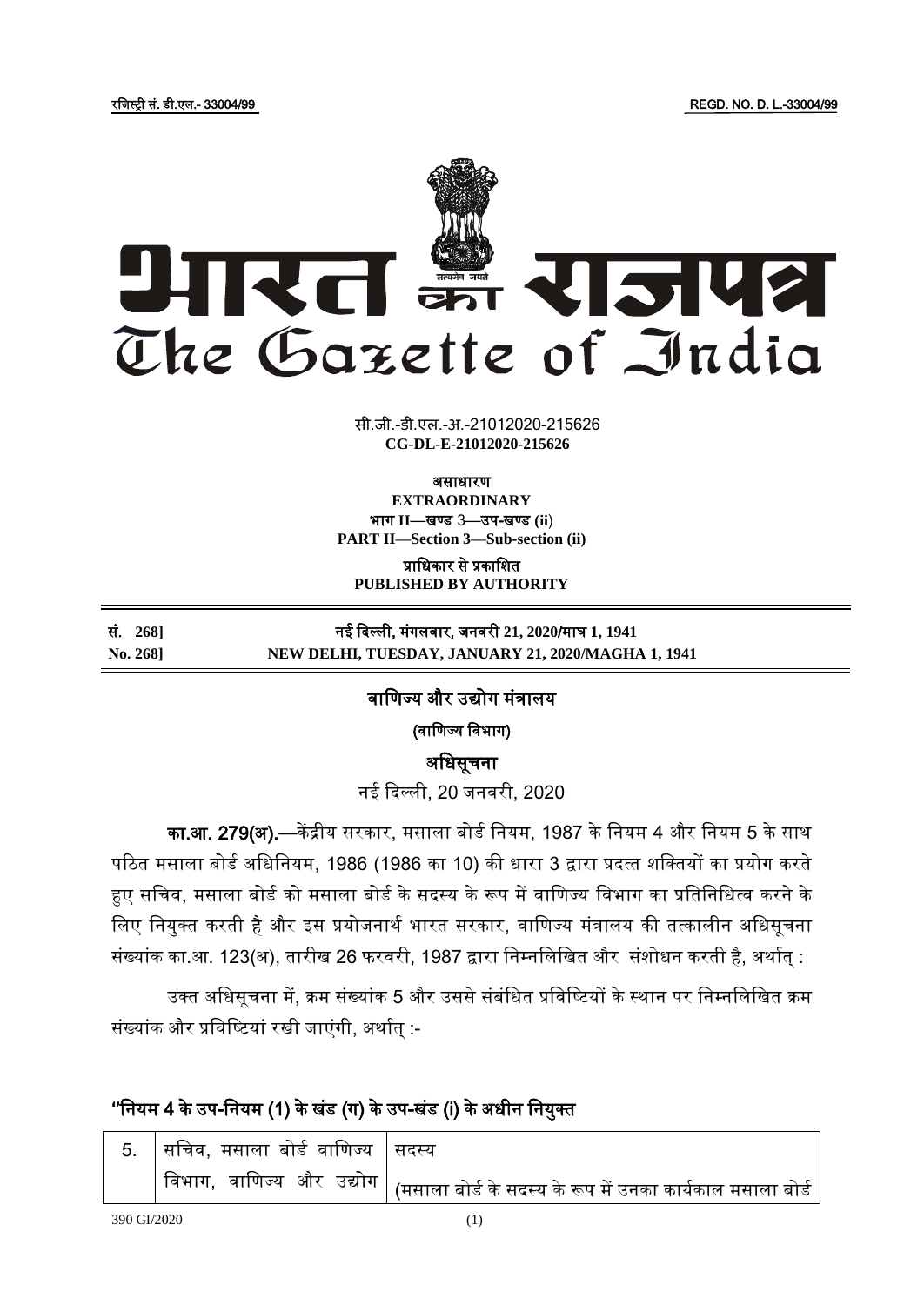| <u> </u> मंत्रालय.             |  |                                                        |
|--------------------------------|--|--------------------------------------------------------|
| <u> </u> प्रतिनिधि के रूप में। |  | अगले आदेशों तक, उनमें से जो भी पहले हो,  के लिए होगा।) |

[फा. सं. 5/1/2017-बागान-घ]

दिवाकर नाथ मिश्र, संयुक्त सचिव

<mark>टिप्पण :</mark> मल अधिसचना भारत के राजपत्र में अधिसचना संख्यांक का.आ. 123(अ), तारीख 26 फरवरी, 1987 के द्वारा प्रकाशित की गई थी और तत्पश्चात उसमें निम्नलिखित संख्यांकों द्वारा संशोधन किए गए :

- (1) का.आ. 1159(अ), तारीख 21.07.2006;
- (2) का.आ. 424(अ), तारीख 04.03.2008;
- (3) का.आ. 2161(अ), तारीख 05.09.2008;
- (4) का.आ. 937(अ), तारीख 08.04.2009;
- (5) का.आ. 3081(अ), तारीख 03.12.2009;
- (6) का.आ. 32(अ), तारीख 07.01.2010;
- (7) का.आ. 1439(अ), तारीख 15.06.2010;
- (8) का.आ. 8(अ), तारीख 03.01.2011;
- (9) का.आ. 501(अ), तारीख 10.03.2011;
- (10) का.आ. 327(अ), तारीख 03.02.2014;
- (11) का.आ. 3424(अ), तारीख 11.07.2018;
- (12) का.आ. 1881(अ), तारीख 29.05.2019

# **MINISTRY OF COMMERCE AND INDUSTRY**

**(Department of Commerce)**

# **NOTIFICATION**

New Delhi, the 20th January, 2020

**S.O. 279 (E).—**In exercise of the powers conferred by section 3 of the Spices Board Act, 1986 (10 of 1986) read with rules 4 and 5 of the Spices Board Rules, 1987, the Central Government hereby appoints the Secretary, Spices Board as Member of Spices Board to represent Department of Commerce and for that purpose makes the following further amendment in the notification of the Government of India, in the erstwhile Ministry of Commerce notification number S.O. 123(E), dated the  $26<sup>th</sup>$  February, 1987, namely:-

 In the said notification, for serial number 5 and the entries relating thereto, the following shall be substituted, namely:-

#### **"Appointed under sub-clause (i) of clause (c) of sub-rule (1) of rule 4**

| 5. Secretary, Spices Board as representative Member |                                                               |
|-----------------------------------------------------|---------------------------------------------------------------|
| of Department of Commerce, Ministry of              |                                                               |
| Commerce and Industry, New Delhi.                   | (His tenure as Member of the Spices Board shall be co-        |
|                                                     | terminus with his tenure in the Spices Board or until further |
|                                                     | orders, whichever is earliest)".                              |

[F.No. 5/1/2017-Plant-D] DIWAKAR NATH MISRA, Jt. Secy.